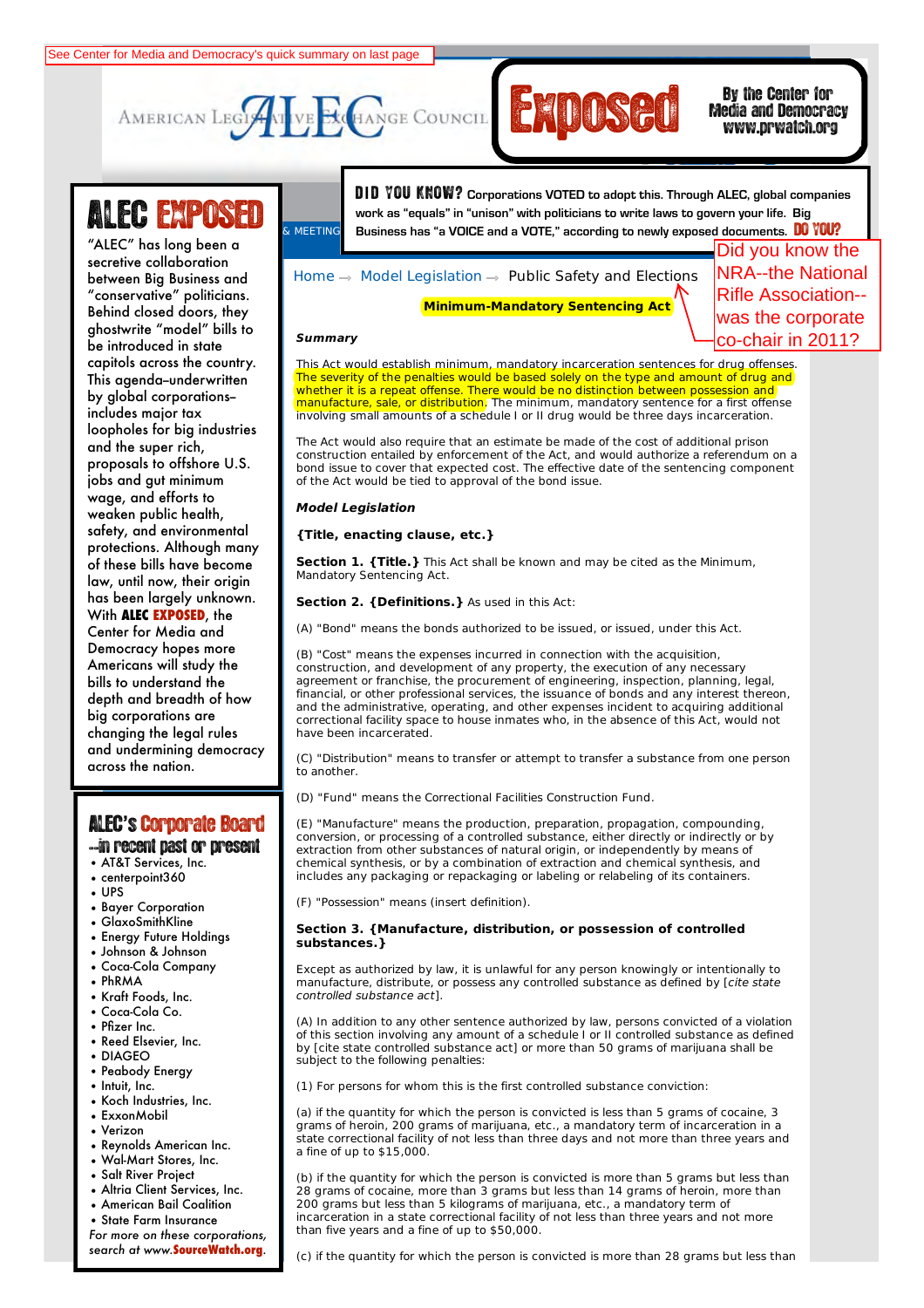## Exposed

Media and Democracy www.prwatch.org

200 grams of cocaine, more than 14 grams but less than 100 grams of heroin, more than 5 kilograms but less than 100 kilograms of marijuana, etc., a mandatory term of incarceration in a state correctional facility of not less than five years and not more than ten years and a fine of up to \$100,000.

(d) if the quantity for which the person is convicted is more than 200 grams of cocaine, more than 100 grams of heroin, more than 100 kilograms of marijuana, etc., a mandatory term of incarceration in a state correctional facility of not less than 10 years and not more than 20 years and a fine of up to \$300,000.

(2) For persons for whom this is the second or subsequent controlled substance conviction:

(a) if the quantity for which the person is convicted is [repeat language of Subparagraph (a) of Paragraph (1) of this Subsection], a mandatory term of incarceration in a state correctional facility of not less than one year and not more than five years and a fine of up to \$50,000.

(b) if the quantity for which the person is convicted is [repeat language of Subparagraph (b) of Paragraph (1) of this subsection], a mandatory term of incarceration in a state correctional facility of not less than five years and not more than ten years and a fine of up to \$100,000.

(c) if the quantity for which the person is convicted is [repeat language of Subparagraph (c) of Paragraph (1) of this Subsection], a mandatory term of incarceration of not less than 10 years and not more than 20 years and a fine of up to \$300,000.

(d) if the quantity for which the person is convicted is [repeat language of Subparagraph (d) of Paragraph (1) of this Subsection], a mandatory term of incarceration of not less than 20 years and not more than life and a fine of up to \$500,000.

(B) In addition to any other penalty authorized by law, persons convicted of a violation of this section involving any schedule III, IV, or controlled substance as defined by [cite state controlled substance act] or less than 50 grams of marijuana shall be subject to the following penalties:

(1) for persons for whom this is the first controlled substance conviction, a mandatory term of incarceration in a state correctional facility of not more than three years and a fine of up to \$15,000.

(2) for persons for whom this is a second or subsequent controlled substance conviction, a mandatory term of incarceration in a state correction facility of not less than three years and not more than five years and a fine of up to \$50,000.

#### **Section 4. {Suspension of sentence.}**

(A) Except as provided in Subsection (B) of this Section, adjudication of guilt or imposition of sentence shall not be suspended, probated, furloughed, deferred, or withheld prior to serving the minimum sentence.

(B) The district attorney may move the sentencing court to impose a reduced or suspended sentence upon any person who is convicted of a violation of [cite state controlled substance act1 and who provides substantial assistance in the identification. arrest, or conviction of any of his accomplices, accessories, co-conspirators, or principals. The judge hearing the motion may impose a reduced or suspended sentence if he finds that the defendant has rendered such substantial assistance.

**Section 5. {Cost estimate.}** The Department of [insert appropriate department] shall conduct an estimate of the cost of this Act, as defined in Subsection (B) of Section 2.

**Section 6. {Bond issue.}** Bonds of the State of [insert state] are authorized to be issued in the aggregate amount specified in Section 5.

(A) The bonds authorized under this Act shall be serial bonds, term bonds, or a combination thereof, and shall be direct obligations of the state of [insert state], shall be known as "Correctional Facilities Construction Bonds," and shall recite that they are issued for the purposes set forth in Section 5.

(B) The proceeds from the sale of the bonds shall be deposited in the "Correctional Facilities Construction Fund." The moneys in the fund are specifically dedicated and shall be applied to the cost of the purposes set forth in Section 5, and all such monies shall be appropriated for those purposes by the legislature. Not less than 25 percent of the amount in the Fund shall be allocated for county correctional facilities. The bonds maybe issued notwithstanding that the legislature shall not have then adopted an act making specific appropriation of the monies in the fund.

(C) [Bond prices, terms and interest rates, bond issuing, refunding and refinancing procedures, and fund investment and management procedures].

**Section 7. {Voter referendum.}** Section 6 of this Act shall be submitted to the people for approval at the general election to be held on [insert date].

**Section 8. {Severability clause.}**

**Section 9. {Repealer clause.}**

**Section 10. {Effective date.}** Sections 5, 6, and 7 of this Act shall take effect immediately upon enactment, and the remainder of the Act shall take effect on the 60th day after passage of the Correctional Facilities Construction referendum required under Section 7.